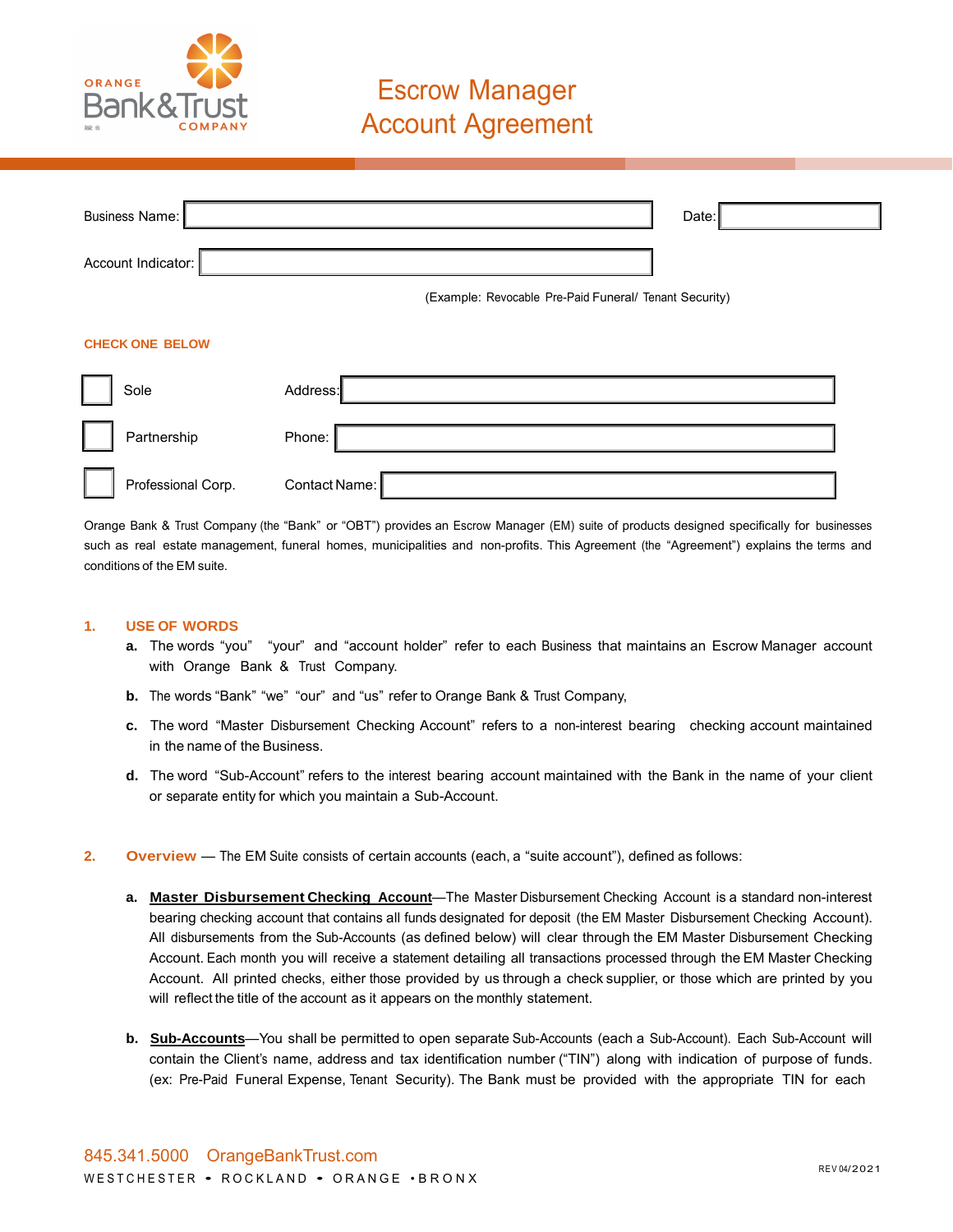

## Escrow Manager **Account Agreement**

Sub-Account and a W-9 Certification form will be required in order to ensure that the appropriate Form 1099 INT is issued in the name of the Client rather than you. In the event that this information is not provided to the Bank, the Bank will be obligated by IRS rules to implement backup withholding on any interest earned on the applicable Sub-Account at the statutory rates. If your client is an exempt foreign person (a non-resident alien) and, therefore, not subject to U.S. information return reporting or backup withholding rules, your client must complete a Form W-8 BEN (Certificate of Foreign Status) and not the W-9 Form, and you agree to return the completed Form W-8 BEN and the New Sub-Account Setup Form to the Bank. By submitting the W-9 Form and/or the New Sub-Account Setup Form, you represent to the Bank that 1) you identified your client using both a primary form of identification that includes a photograph, which is either a valid state issued driver's license, state issued identification card, or U.S. passport (or foreign passport for non-resident alien only) and 2) that your client's signature is genuine, and if signed in a representative capacity, was signed by an individual with a valid power of attorney or who is authorized to make the certification on behalf of your client. You represent and warrant to the Bank that you have the authority to establish and operate each Sub-Account. After the Bank processes a New Sub-Account Setup Form or a Sub-Account Transaction Form, you will receive a confirmation of the transaction. You must notify the Bank of any errors within 14 days of the date the Bank mails or makes available to you the transaction confirmation. The Bank shall not be liable for any damages resulting from erroneous Master Disbursement Checking Account or Sub-Account information, unless (a) you give the Bank prompt notice as indicated above and (b) you exercise ordinary care in attempting to prevent and detect such erroneous information. Interest earned will be subject to taxation as ordinary income to the Client and a Form 1099 INT will be mailed directly to each Client.

Unless the Bank receives different instructions, funds held in the Sub-Account will be deposited into interest bearing savings accounts with floating interest rates. These rates will be determined by the Bank based on market conditions, and can change periodically. All interest rate changes will become effective the day of said change.

You agree not to use your Master Disbursement Checking Account as an operating account. You will establish and maintain a separate operating checking account with the Bank. You also agree that you will only use the Master Disbursement Checking Account for transactions related to the Sub-Accounts. The Bank will provide a monthly statement for your Master Disbursement Checking Account along with separate report which will include information for all linked Sub-Accounts. All other notices will be sent to you with the exception of the individual Form 1099 INT for the Sub-Accounts.

All Sub-Accounts linked to the Master Disbursement Checking Account must be closed before you may close the Master Disbursement Checking Account. The Bank has the right to reject any Sub-Account Setup Form or Sub-Account Transaction Form for any reason, including but not limited to the Bank's receipt of an incomplete or illegible Sub-Account Setup Form or Sub-Account Transaction Form. If the Bank rejects any Sub-Account Setup Form or Sub-Account Transaction Form, the Bank will attempt to notify you by telephone, electronic transmission, or any other reasonable means within a reasonable time of rejection of the Sub-Account Setup Form or Sub-Account Transaction Form; however the Bank shall not be liable to you for any losses due to any failure or delay in notifying you or rejecting the Sub-Account Setup Form or Sub-Account Transaction Form. The Bank is not responsible for detecting errors in any Sub-Account Setup Form or Sub-Account Transaction Form and; the Bank may rely on the Master Disbursement Checking Account number, and on either the Sub-Account number or your client's name, in the event they conflict on the Sub-Account Transaction Form.

If a check or other deposited item is returned unpaid to the Bank or the Bank does not receive final payment on any provisional credit paid to you, and the respective Sub-Account or Master Disbursement Checking Account does not contain sufficient funds to cover the returned item or revocation of provisional credit, then you agree to promptly deposit funds into the Master Checking Account or respective Sub-Account to cover the returned item or revocation of provisional credit. You agree that the Bank will not be liable for dishonoring any items drawn against the Master Disbursement Checking Account or any other account that has insufficient funds as a result of the Bank's charging the account for the unpaid item.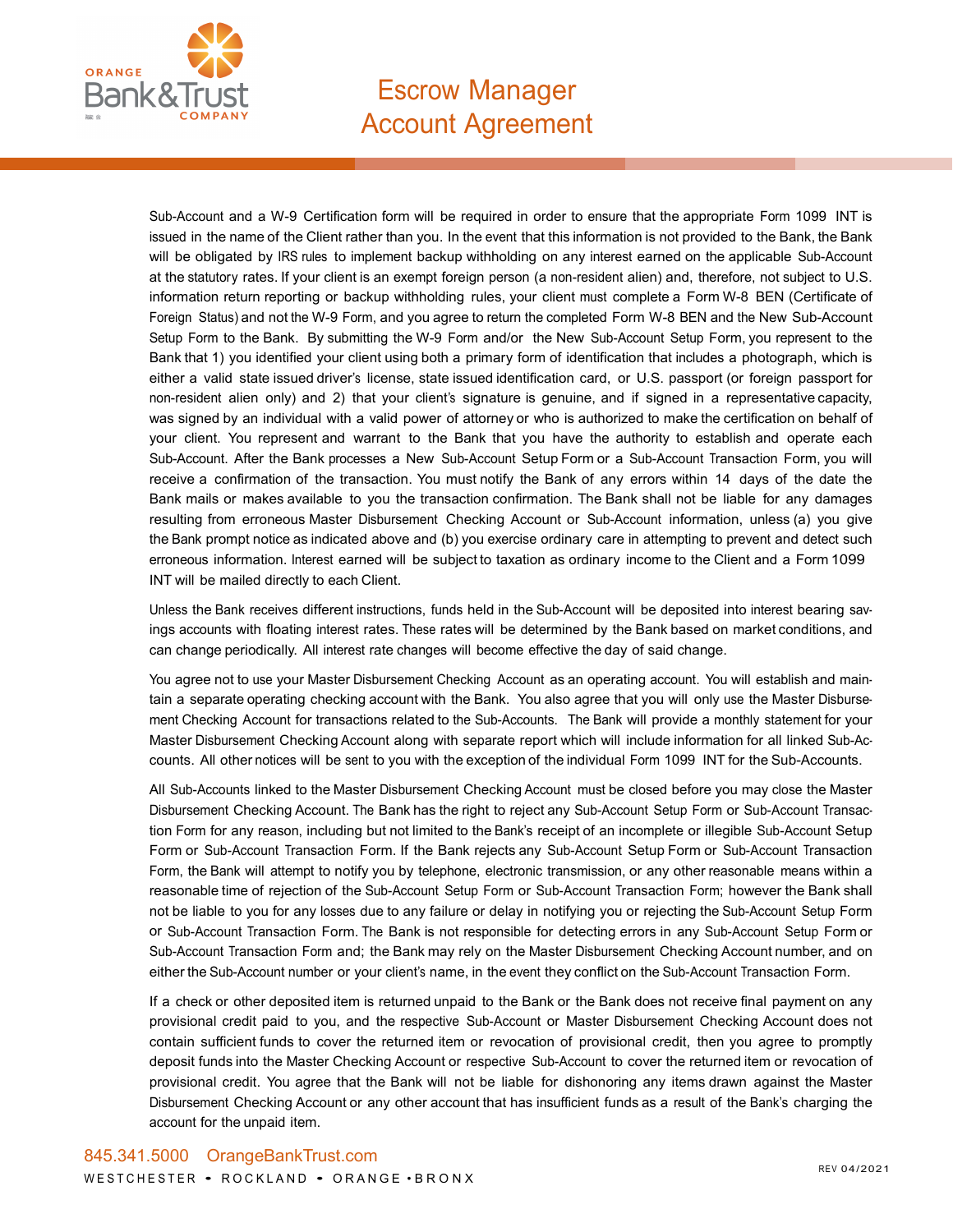

The bank shall debit all fees and charges, which are related to Escrow Management Account, from the Master Disbursement Checking Account or any other account maintained by you at the Bank.

Your client is not authorized to transact in any Sub-Account. However, if the Bank receives a claim to a Sub-Account from your client or another third party, the Bank may restrict the use of the Sub-Account until it receives a dispositive court order, an instruction that is signed by you and your client or other third party and in a form acceptable to the Bank, or any resolution that the Bank, in its sole discretion, deems satisfactory. The accountholder has the responsibility to verify that the Escrow Management Account satisfies any legal requirement for the accountholder's business.

#### **3. Procedures**

- **a.** All transactions in the Sub-Account shall be made through the Master Disbursement Checking Account. If you want to make additional deposit to, make a withdrawal from, or close a Sub-Account, via the Master Disbursement Checking Account, you must provide the bank with a completed Sub-Account Transaction Form along with the item(s) for deposit, if applicable. If check was deposited into the Master Disbursement Checking Account by means of a Remote Deposit Capture Scanner that should be indicated on the Sub-Account Transaction Form. The Bank will post each requested deposit or other credit to the Master Disbursement Checking Account and then transfer the respective funds to the Sub-Account identified on the respective New Sub-Account Setup Form or Sub-Account Transaction Form. Cash back is not permitted on any deposit. The Bank will post each withdrawal or other debit to the Sub-Account designated on the respective Sub-Account Transaction Form and transfer funds from the Sub-Account to the Master Disbursement Checking Account. Incoming funds transfer payment instructions, including Fed Wire, Automated Clearing House ("ACH"), or any other funds transfer system in which the Bank is participating ("Funds Transfer Payments"), must identify the Master Disbursement Checking Account number and will be credited to the Master Disbursement: Checking Account only and not to any Sub-Account, even if identified in the respective instruction. You agree that you will not originate any Funds Transfer Payments to or from, or other orders for payment, directly to or against any Sub-Account, and you will not authorize any more than six (6) pre-authorized transfers (via a Sub-Account Transaction Form) per monthly statement period from any one Sub-Account.
- **b.** All Sub-Account Transaction Forms and New Sub-Account Setup Forms must be signed by authorized signatories of the Escrow Manager accounts. New Sub-Account Setup Forms and Sub-Account Transaction Forms received by the bank after 3:00p.m. will be processed the next business day following the day on which the forms were or respective form was received.
- **c.** All written and telephone instruction relating to New Sub-Account Setups and Sub-Account Transaction Forms should be directed to:

### **Orange Bank & Trust Company** 212 Dolson Ave Middletown, N.Y. 10940

Attention-Cash Management Department (P) 845.341.5000 (F) 845.341.5137

### **4. Applicable Laws, Rules and Regulations**

**a.** Each of the accounts described in this agreement is governed by: (1) the laws of New York State; (2) the supervisory rules and regulations of the Federal Reserve System, and the New York State Department of Financial Services; (3) local clearing house rules; and (4) this Bank's rules and regulations pertaining to the bank deposits and checking accounts (to the extent that they are not inconsistent with the terms of this Agreement). You agree to provide any and all information at any time that the Bank might require in order to comply with all such laws, to assist the Bank in such